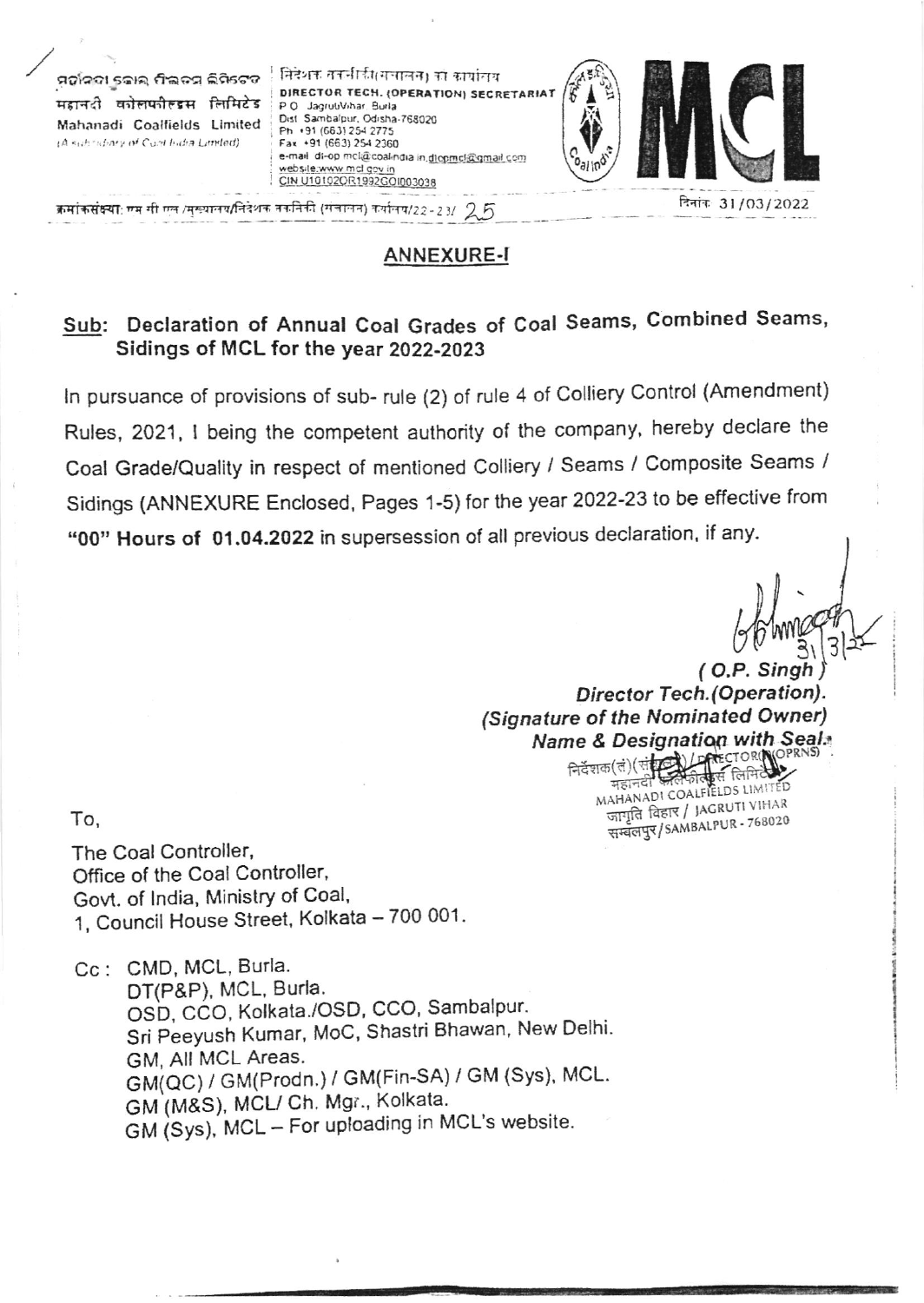## ANNEXURE

| of Mixing of<br>Name of<br>Colliery<br>Seam / Siding<br>Coal from<br><b>AREA</b><br>Sno.<br>Seam<br>different<br><b>Seams</b><br>Talcher II<br>Seam<br><b>NA</b><br>Talcher III<br><b>NA</b><br>Seam<br>Talcher IV<br><b>NA</b><br>Seam<br><b>JAGANNATH OCP</b><br>Talcher II<br>60%<br>23%<br>Talcher III<br>Composite<br>17%<br>Talcher IV<br>Talcher II<br>G12<br>Seam<br><b>NA</b><br>Talcher III<br>Seam<br>G12<br><b>NA</b><br>Talcher IV<br>Seam<br><b>NA</b><br>G13<br>Seam<br>Talcher V<br><b>NA</b><br>G13<br>Talcher VI<br><b>NA</b><br>G15<br>Seam<br>Talcher VII<br><b>NA</b><br>G13<br>Seam<br>Talcher II<br>50%<br>$\overline{1}$<br>JAGANNATH AREA<br>Talcher III<br>15%<br>Talcher IV<br>9%<br>Composite<br>Talcher V<br>9%<br><b>ANANTA OCP</b><br><b>Talcher VI</b><br>7% |  |                                 |           |        |
|----------------------------------------------------------------------------------------------------------------------------------------------------------------------------------------------------------------------------------------------------------------------------------------------------------------------------------------------------------------------------------------------------------------------------------------------------------------------------------------------------------------------------------------------------------------------------------------------------------------------------------------------------------------------------------------------------------------------------------------------------------------------------------------------|--|---------------------------------|-----------|--------|
|                                                                                                                                                                                                                                                                                                                                                                                                                                                                                                                                                                                                                                                                                                                                                                                              |  |                                 |           |        |
|                                                                                                                                                                                                                                                                                                                                                                                                                                                                                                                                                                                                                                                                                                                                                                                              |  |                                 |           |        |
|                                                                                                                                                                                                                                                                                                                                                                                                                                                                                                                                                                                                                                                                                                                                                                                              |  |                                 |           | Grade  |
|                                                                                                                                                                                                                                                                                                                                                                                                                                                                                                                                                                                                                                                                                                                                                                                              |  |                                 |           |        |
|                                                                                                                                                                                                                                                                                                                                                                                                                                                                                                                                                                                                                                                                                                                                                                                              |  |                                 |           |        |
|                                                                                                                                                                                                                                                                                                                                                                                                                                                                                                                                                                                                                                                                                                                                                                                              |  |                                 |           | G11    |
|                                                                                                                                                                                                                                                                                                                                                                                                                                                                                                                                                                                                                                                                                                                                                                                              |  |                                 |           | G13    |
|                                                                                                                                                                                                                                                                                                                                                                                                                                                                                                                                                                                                                                                                                                                                                                                              |  |                                 |           | G12    |
|                                                                                                                                                                                                                                                                                                                                                                                                                                                                                                                                                                                                                                                                                                                                                                                              |  |                                 |           | G12    |
|                                                                                                                                                                                                                                                                                                                                                                                                                                                                                                                                                                                                                                                                                                                                                                                              |  |                                 |           |        |
|                                                                                                                                                                                                                                                                                                                                                                                                                                                                                                                                                                                                                                                                                                                                                                                              |  |                                 |           |        |
|                                                                                                                                                                                                                                                                                                                                                                                                                                                                                                                                                                                                                                                                                                                                                                                              |  |                                 |           |        |
|                                                                                                                                                                                                                                                                                                                                                                                                                                                                                                                                                                                                                                                                                                                                                                                              |  |                                 |           |        |
|                                                                                                                                                                                                                                                                                                                                                                                                                                                                                                                                                                                                                                                                                                                                                                                              |  |                                 |           |        |
|                                                                                                                                                                                                                                                                                                                                                                                                                                                                                                                                                                                                                                                                                                                                                                                              |  |                                 |           |        |
|                                                                                                                                                                                                                                                                                                                                                                                                                                                                                                                                                                                                                                                                                                                                                                                              |  |                                 |           |        |
|                                                                                                                                                                                                                                                                                                                                                                                                                                                                                                                                                                                                                                                                                                                                                                                              |  |                                 |           |        |
|                                                                                                                                                                                                                                                                                                                                                                                                                                                                                                                                                                                                                                                                                                                                                                                              |  |                                 |           | G12    |
|                                                                                                                                                                                                                                                                                                                                                                                                                                                                                                                                                                                                                                                                                                                                                                                              |  |                                 |           |        |
|                                                                                                                                                                                                                                                                                                                                                                                                                                                                                                                                                                                                                                                                                                                                                                                              |  |                                 |           |        |
|                                                                                                                                                                                                                                                                                                                                                                                                                                                                                                                                                                                                                                                                                                                                                                                              |  |                                 |           |        |
|                                                                                                                                                                                                                                                                                                                                                                                                                                                                                                                                                                                                                                                                                                                                                                                              |  | <b>Talcher VII</b>              | 10%       |        |
| Composite Grade<br>Coal of Seams of<br>Ananta OCP,<br>Siding V & VI<br><b>NA</b><br>Jagannath OCP<br>and Bhubaneswari<br>OCP                                                                                                                                                                                                                                                                                                                                                                                                                                                                                                                                                                                                                                                                 |  |                                 |           | G12    |
| Talcher II<br><b>NA</b><br>Seam                                                                                                                                                                                                                                                                                                                                                                                                                                                                                                                                                                                                                                                                                                                                                              |  |                                 |           | G11(P) |
| Talcher III<br><b>NA</b><br>Seam                                                                                                                                                                                                                                                                                                                                                                                                                                                                                                                                                                                                                                                                                                                                                             |  |                                 |           | G12    |
| Talcher IV<br><b>NA</b><br>Seam                                                                                                                                                                                                                                                                                                                                                                                                                                                                                                                                                                                                                                                                                                                                                              |  |                                 |           | G13    |
| Talcher V<br>Seam<br><b>NA</b>                                                                                                                                                                                                                                                                                                                                                                                                                                                                                                                                                                                                                                                                                                                                                               |  |                                 |           | G13    |
| Talcher VI<br><b>NA</b><br>Seam                                                                                                                                                                                                                                                                                                                                                                                                                                                                                                                                                                                                                                                                                                                                                              |  |                                 |           | G15    |
| 45.18%<br>Talcher II                                                                                                                                                                                                                                                                                                                                                                                                                                                                                                                                                                                                                                                                                                                                                                         |  |                                 |           | G12    |
| Talcher III<br>24.74%                                                                                                                                                                                                                                                                                                                                                                                                                                                                                                                                                                                                                                                                                                                                                                        |  |                                 |           |        |
| Talcher IV<br>13.63%<br>Composite                                                                                                                                                                                                                                                                                                                                                                                                                                                                                                                                                                                                                                                                                                                                                            |  |                                 |           |        |
| 14.35%<br>Talcher V<br>$\overline{2}$<br><b>BHUBANESWARI AREA</b><br><b>BHUBANESHWARI OCP</b>                                                                                                                                                                                                                                                                                                                                                                                                                                                                                                                                                                                                                                                                                                |  |                                 |           |        |
| Talcher VI<br>2.10%<br>Composite Grade Coal                                                                                                                                                                                                                                                                                                                                                                                                                                                                                                                                                                                                                                                                                                                                                  |  |                                 |           |        |
| of Seams of                                                                                                                                                                                                                                                                                                                                                                                                                                                                                                                                                                                                                                                                                                                                                                                  |  |                                 |           |        |
| Siding   & II<br><b>NA</b><br>Bhubaneswari OCP                                                                                                                                                                                                                                                                                                                                                                                                                                                                                                                                                                                                                                                                                                                                               |  |                                 |           | G12    |
|                                                                                                                                                                                                                                                                                                                                                                                                                                                                                                                                                                                                                                                                                                                                                                                              |  |                                 |           |        |
| and Jagannath OCP<br>Composite Grade Coal                                                                                                                                                                                                                                                                                                                                                                                                                                                                                                                                                                                                                                                                                                                                                    |  |                                 |           |        |
|                                                                                                                                                                                                                                                                                                                                                                                                                                                                                                                                                                                                                                                                                                                                                                                              |  |                                 | <b>NA</b> |        |
| Siding III & IV                                                                                                                                                                                                                                                                                                                                                                                                                                                                                                                                                                                                                                                                                                                                                                              |  |                                 |           |        |
| and Jagannath OCP                                                                                                                                                                                                                                                                                                                                                                                                                                                                                                                                                                                                                                                                                                                                                                            |  | of Seams of<br>Bhubaneswari OCP |           | G12    |

 $\theta$ 

 $\mathcal{T}$